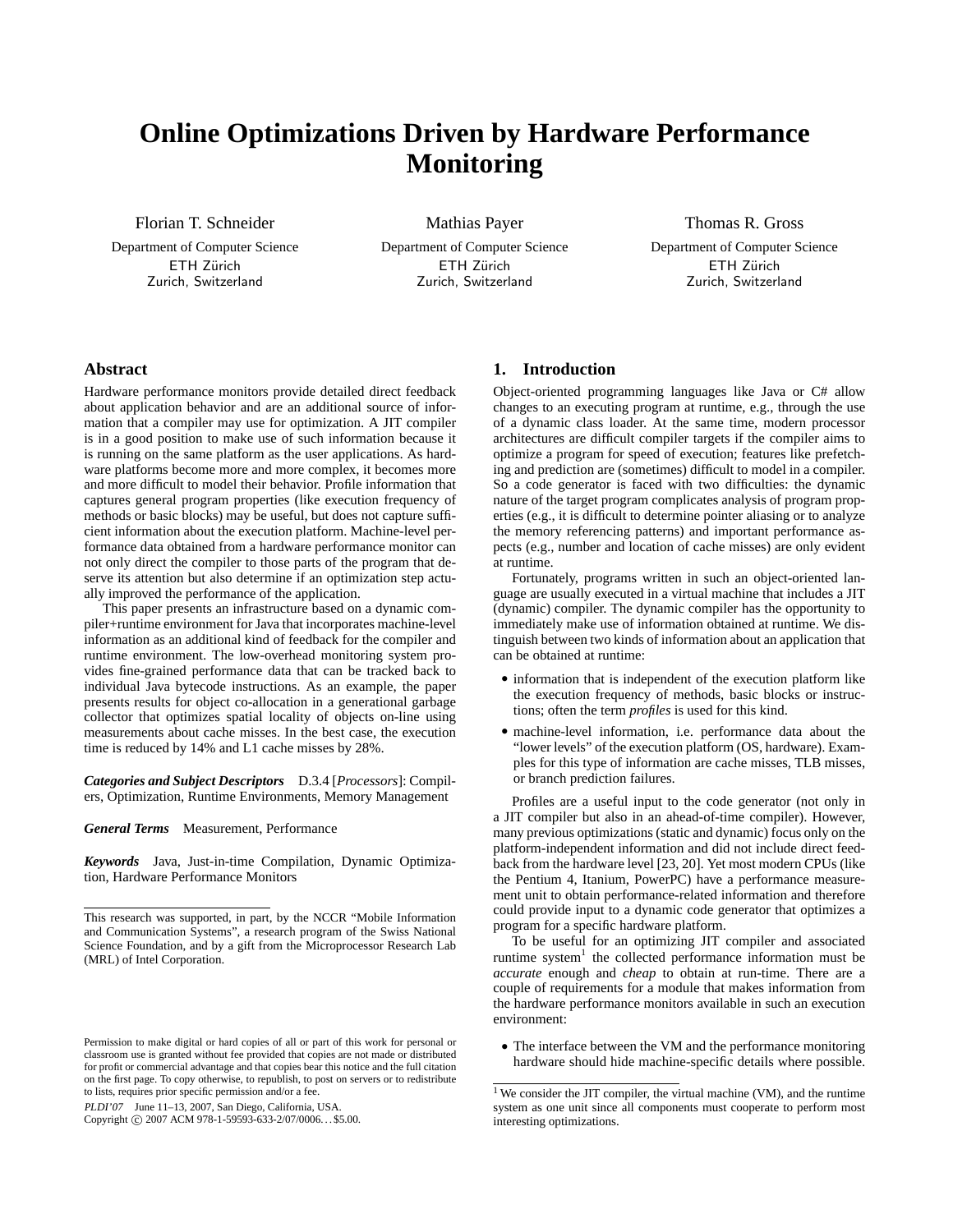It should be flexible to allow obtaining different execution metrics.

- *•* The overhead to collect the data should be as low as possible, and the system should not perturb executed applications too much.
- *•* The information must be accurate enough to be useful for online optimization. Often the granularity of a method or even a basic block is too coarse to infer which operation is responsible for some event (e.g. cache misses).
- *•* The platform should work for off-the-shelf VMs, with only small or no changes to the core VM code. Otherwise the effort to port the infrastructure to another VM or to a new release would be prohibitively large.

In this paper we show how a Java system can benefit from using machine-level performance data, but the approach and results are not tied to the Java programming language. Of course, any compiler that uses platform-specific information may also use profile information, e.g., to decide where and when to exploit the results obtained from the performance measurement unit, but this aspect is not discussed further in this paper. We describe and evaluate a module to feed data from the hardware performance measurement unit of a modern processor into the Java system. Our infrastructure is built on top of the Jikes RVM, a freely available open-source research VM implemented in Java. In our system we exploit special features of the P4 processor that allow to correlate measured events to single instructions and to the source program (in our case Java bytecode). The overhead of the runtime hardware sampling is reasonably low (*<*1% avg).

As an example application of our infrastructure we present a garbage collector that is guided by online hardware feedback and report the results for a selection of standard Java benchmarks. The garbage collector improves data locality of Java programs automatically by co-allocating heap objects using information about data cache misses. The principal idea is to identify those objects and references that "produce" the largest number of cache misses. The garbage collector uses these hints to adapt its behavior for better data locality. Our systems is, however, not aimed just at data locality optimizations in the GC. Instead machine-level performance data should be thought of an additional feedback for the whole runtime environment. We chose this optimization to demonstrate that the overhead of the approach is low in practice to allow a code generator/runtime system to deal with memory performance – one of the difficult areas for a compiler for object-oriented programs.

The next section discusses prior work in the area. Section 3 shortly presents the hardware and software platform we used. We present an adaptive runtime monitoring system in more detail in Section 4. Section 5 describes an example application of our system on data locality optimization during GC. Finally, we discuss the overhead and the impact on performance in Section 6. The key contribution of this paper is that it is actually possible to collect detailed data from the hardware during runtime that can be directly applied for optimization by the runtime environment.

## **2. Related work**

There are two areas of prior work that we discuss in this paper: data gathering techniques using profiles or hardware performance monitors (HPMs) and data locality optimizations. For data gathering techniques we focus on approaches for dynamic compilation and optimization. There exists a fair bit of prior work about profiling and profile-guided optimization in ahead-of-time compilers (see, e.g., [21, 12]) that is however not central to the topic of this paper.

Hardware performance counters are frequently used for off-line performance analysis and characterization of workloads. Hauswirth et al. [16] study the interaction between the VM and the lower levels of the execution platform (OS, libraries, hardware). They measure how these layers influence each other by introducing "software performance counters" which capture performance metrics of the software subsystems and correlate them to the information gathered by the hardware performance counters.

To correlate data from the hardware with Java methods Georges et al [15] instrument method entries and exits with reads of the hardware performance counters. Their approach reduces the number of instrumentations significantly by first identifying execution phases and then only instrumenting the start and the end of these phases. This way the high overhead of instrumenting every method can be avoided.

Several high performance JVMs use adaptive optimization based on run-time profiling [4, 14, 27]. The Jikes RVM [7] uses timer-based sampling of the call stack to find frequently executed methods. The frequency profiles are used to determine where to spend the most effort for optimization: The more often a method is invoked, the more expensive optimizations are applied to it. A static cost/benefit model for the different optimizations is used to evaluate whether a method should be recompiled. It also has the ability to use continuous profiling feedback to improve performance of long-running applications [8].

Several studies show that data locality optimizations can improve the performance of programs with irregular memory access patterns. Field reordering [19, 22] is a technique that targets objects that do not fit into one cache line. It places fields with high temporal affinity together to improve cache utilization. Class splitting [13] achieves a similar effect by splitting data structures into two: a hot (frequently accessed) and a cold part. The hot parts are allocated together to avoid infrequently used data to use up cache memory. Usually these techniques rely on profiling information to approximate a good data layout because it is generally hard to statically optimize data locality in object-oriented programs.

Adl-Tabatabai et al. [3] present a dynamic optimization to eliminate long-latency cache misses. They insert prefetch instructions after dynamically monitoring cache misses using hardware performance monitors of the Itanium processor. The approach exploits the fact that objects that are linked through a reference often have a constant delta between their starting addresses. Software prefetching must be used consciously because fetching the wrong data into the cache may have a negative performance impact. By using hardware performance monitors to guide the prefetching they achieve a speedup of 14% for the SPEC JBB2000 benchmark. In our application we do not target prefetching, but instead we reorder object instances to reduce the number of cache misses.

Online object reordering [17] is a different dynamic locality optimization for Java. It reorders objects at garbage collection time using a copying GC. The heuristic for reordering is determined by profiling the field access operation with a light-weight profiling mechanism. Objects with "hot" fields (frequently accessed) are placed adjacent to their referent objects to increase spatial locality by visiting those references first during the copying process in the GC. and reduce the number of cache misses. The approach requires a copying garbage collector (which is present in many modern VMs). Our work takes a similar approach, but we do not rely on execution frequencies as a metric for locality. Instead we use direct feedback from the memory hierarchy about cache misses to guide compiler and GC decisions.

Similar ideas have been used to improve code locality. Dynamic code management [18] is a code reordering algorithm to improve code locality and reduced ITLB stalls. The system builds up a call graph at runtime and uses a light-weight reordering heuristic to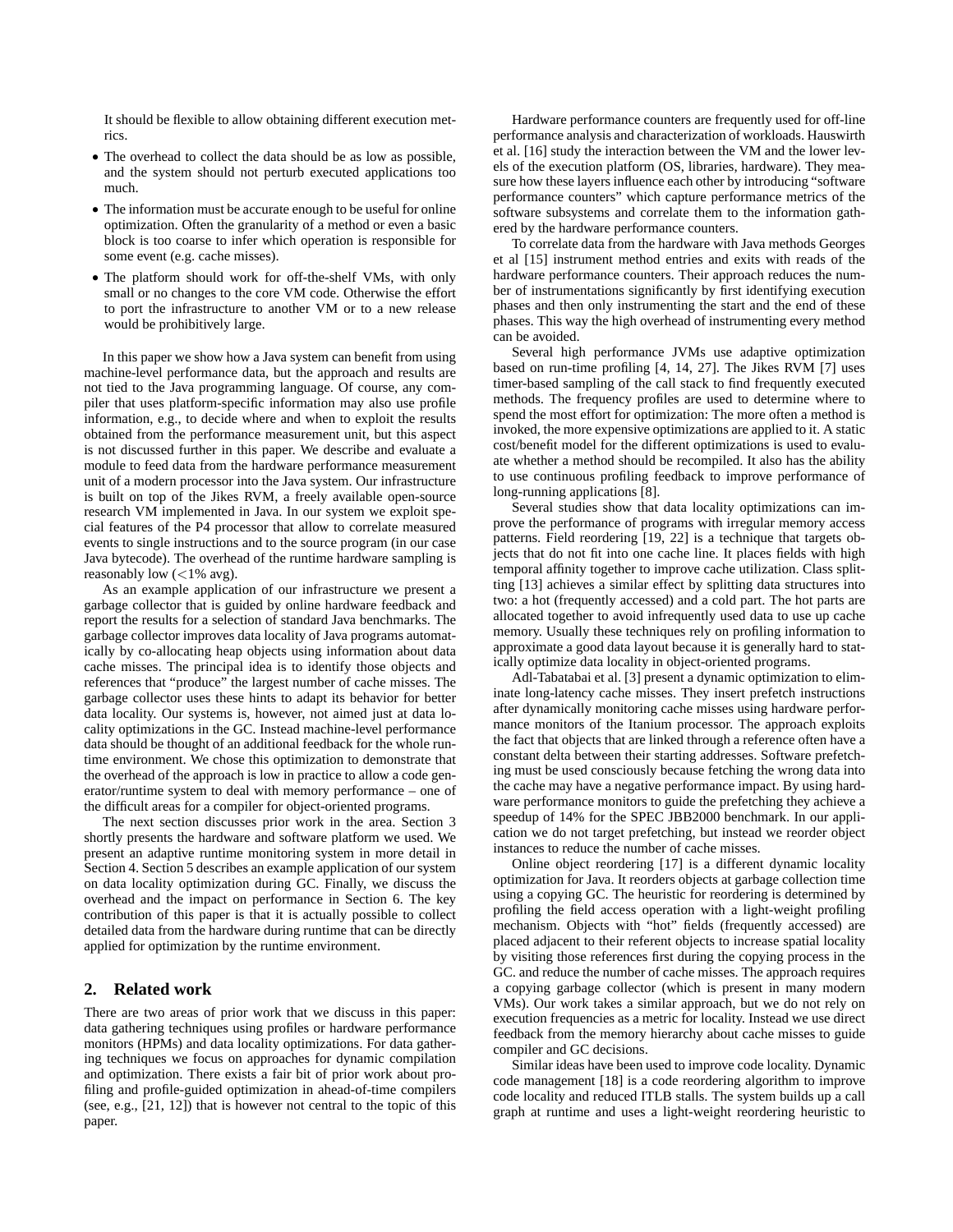determine the optimized code layout which results in a speedup of up to 6%.

Shuf et al [24] also use the memory management system to improve data locality and present an object allocation scheme that attempts to place frequently instantiated types that are connected via references close together in memory. They also show that a localitybased heap traversal algorithm can improve GC performance.

Lau et al [20] show how to use direct measures of performance (cycle counts) to guide inlining decisions in a dynamic compiler. The JIT generates two version of each method: one with aggressive inlining and one with the default (more conservative) heuristic. By executing each of the two versions randomly during the measurement phase the compiler collects timing information about each version. After filtering out outliers it can use those timings to decide which version of the method to use in future. Our approach also uses real machine metrics as feedback, but gathers more finegrained information about the program's interaction with the execution platform (like cache or TLB misses).

## **3. Background**

## **3.1 P4 hardware performance monitors**

The P4 offers a large variety of performance events for counting [2, 26]. Two modes of operation are supported:

- *•* Normal counting: The performance counters are configured to count events detected by the CPU's event detectors. A tool can read those counter values after program execution and reports the total number of events. This mode can be used to obtain numbers like cache miss rate, total execution cycles, etc.) More fine-grained information (e.g., on a method level) can be obtained by instrumenting the program for reading counter values. An application of this mode would be to evaluate the precise effect of program transformations.
- *•* Sampling-based counting: Whenever a certain number of events has occurred, the CPU samples its register contents. This way it is possible to locate the source of an event. The P4 supports precise event-based sampling (PEBS), i.e., it reports the exact instruction where the sampled event happened and the register contents at that point although the design is heavily pipelined. Previous CPUs could only measure an approximate location for sampled events because of a super-scalar design and outof-order execution.

To reduce the overhead of sampling, the CPU has a special microcode routine that saves the CPU state to a buffer supplied by the OS whenever the interval counter triggers the sampling of an event. Setting the interval counter to *n* means that every *n*th event will be sampled.

## **3.2 Jikes RVM**

Our implementation is done with the IBM Jikes RVM (version 2.4.2) [5, 4], a high performance Java virtual machine written mostly in Java. It includes an adaptive optimization system (AOS) [7]: First, every method is compiled with a simple and quick baseline compiler. To estimate the execution frequency for methods it samples the call stack in regular intervals and records which methods are on top of the stack. Methods that are executed frequently enough are recompiled and optimized further. The VM uses a static cost model to decide which optimization level to apply for a method.

## **4. Infrastructure**

## **4.1 Event sampling**

We use the precise event-based sampling (PEBS) feature of the P4 processor [2] to measure cache misses. This mechanism has two advantages that make it useful for monitoring applications during runtime: First, the CPU collects event samples on its own using a microcode routine and stores them into a buffer supplied by the OS kernel module. An interrupt is generated only when this buffer is filled to a specified mark. The second advantage is that PEBS reports the exact instruction (program counter plus all register contents) for the sampled events. This allows the compiler to recover higher-level information about the collected events, e.g., method, bytecode instruction, or field variable accessed. The P4 has a number of events that can be selected for PEBS (e.g. L1, L2 cache misses and DTLB misses), but it allows only one event to be measured at a time.

The system consists of three parts, see [23] for an overview and general description:

- 1. Perfmon loadable kernel module  $[1]^2$ : This kernel module is part of the Perfmon infrastructure and is developed at HP. It offers the functions to access the performance counter hardware for a variety of hardware platforms. The kernel module hides the platform-specific details from the JVM. It also provides the interrupt handler that is called by the sampling hardware when the CPU buffer for the samples is full.
- 2. Native shared library (C): Since we cannot call device drivers directly from Java or from the Jikes RVM we developed a native library to provide an interface to the kernel functions and access it via the Java Native Interface (JNI). The library allows to read samples from the kernel module. The challenge here is to make the data exchange between Java and the kernel as efficient as possible. We provide a pre-allocated array to the native code. The library function then copies all collected samples into this array directly without any JNI calls. We only need to make sure that the GC does not interfere during this transfer. This can be done by disabling the GC for the short period of time while the samples are copied from the native library. Since no allocation happens in the native code that is responsible for copying, we can make sure that the GC is not triggered while samples are copied from the kernel space.
- 3. Collector thread (Java): We use a separate Java thread that polls the kernel device driver via the JNI interface whether there are any new samples. The polling interval is adaptively set between 10ms and 1000ms depending on the size of the sample buffer and the sampling rate. This makes sure that no samples will be dropped due to a full sample buffer.

The copying of samples into user-space is necessary to allow the use of a different hardware platform with very few changes to the user-space library. The library is not limited to Java and can also be used from other runtime environments and languages. Basically the system can also be integrated with other Java VMs that support JNI.

## **4.2 Mapping HPM data to Java bytecode**

One sample on the P4 platform has a size of 40 bytes. It contains the program counter (EIP) where the sampled event occurred and the values of all registers at that time. At the moment we do not monitor the data register contents and only analyze the EIP register. To actually use the raw data for optimization, we need to obtain higher-level information about each sample:

<sup>2</sup> available for download at http://www.hpl.hp.com/research/linux/perfmon/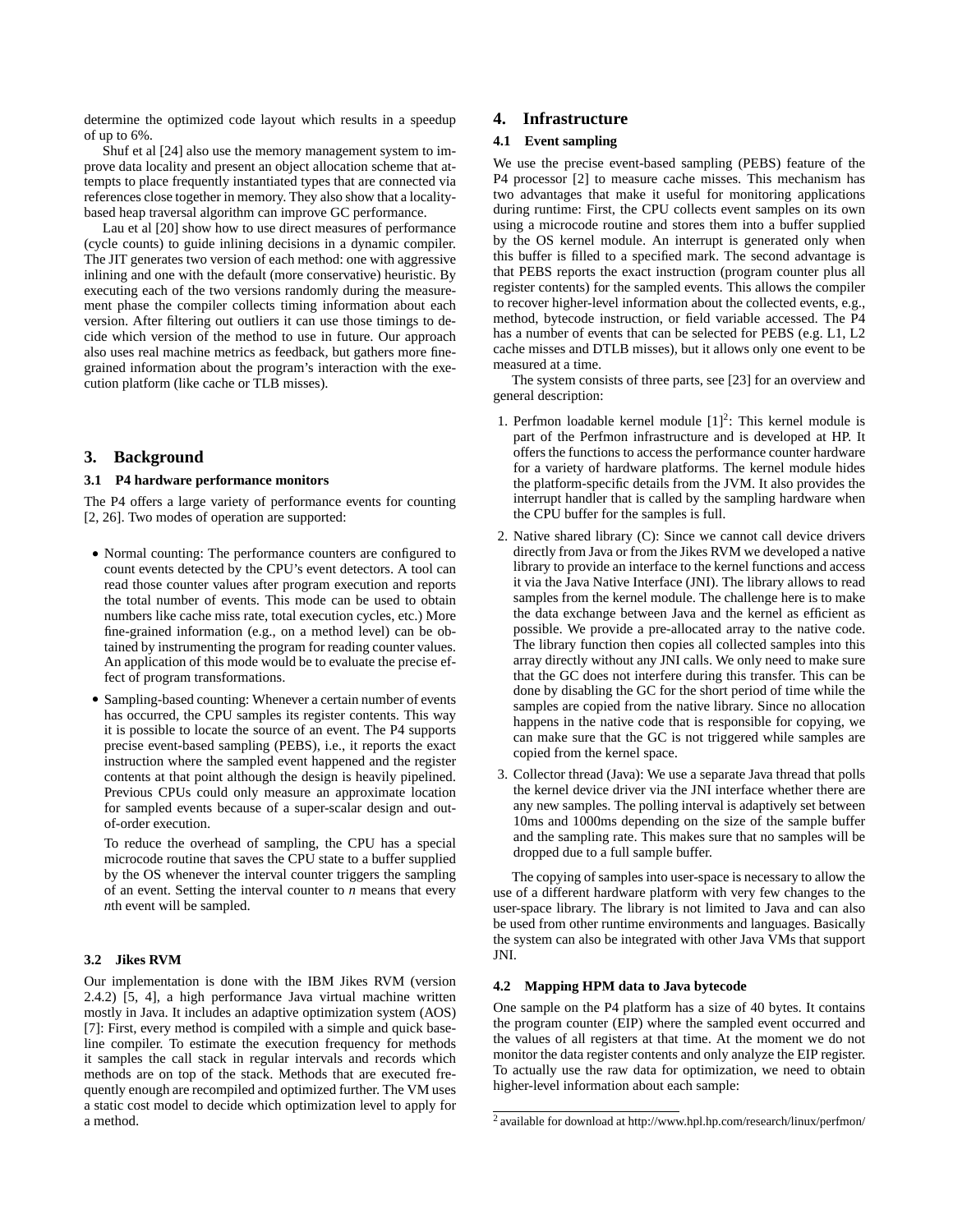First the collector thread extracts the samples that are of importance for the VM. Addresses outside the VM address space (e.g., from kernel space or native libraries) are dropped immediately since we are only interested in events that occur in the machine code generated by the JIT compiler. The next step is to find the Java method where the event happened. For this lookup we keep a sorted table of all methods with their start and end address. Whenever a method is compiled the first time or recompiled by the optimizing compiler we update its entry accordingly. For simplicity, code for compiled methods is allocated in the immortal object space of the VM which is not garbage-collected. This way the copying GC does not move compiled code which would require an update of the lookup table after every GC run (up to 18K method objects in our benchmarks). The resulting space overhead due to stale method objects is however reasonably small because in our setup only a small fraction of methods are re-compiled and replaced by the optimizing compiler.

Finally the system determines the exact bytecode instruction for each sample. For this purpose we need to extend the instruction mapping information that the compiler keeps for each method: Basically, we need to store a machine code mapping like a sourcelevel debugger (from machine code addresses to Java bytecode in this case). This is already performed for methods that are compiled with the baseline compiler. For opt-compiled methods however the compiler only stores this information for the GC points. We extended the optimizing compiler so that it generates the bytecode index mapping for each machine code instruction, not only for GC points. From that point on we are able to count events for each IR (intermediate representation) instruction. Those event counts are updated by the sample collector thread periodically. This step is required to keep the IR data structures in memory after compilation. We found that the additional space overhead does not affect application performance significantly.

# **5. Approach**

In this section we show an example optimization for data locality that applies the gathered performance data in a modified generational garbage collector [30].

#### **5.1 HPM-guided co-allocation in the GC**

Our system uses a generational mark-and-sweep garbage collector. It does bump-pointer allocation for young objects and copies matured objects into a mark-and-sweep collected heap. Tenured objects are managed using a free-list allocator that allocates objects into 40 different size classes up to 4 KBytes (=VM default setting) to minimize heap fragmentation. Larger objects are handled in a separate portion of the heap.

This collector offers better space efficiency than a pure copying GC (no copy reserve needed). On the other hand a copying GC is known to generally enhance data locality [9]. The goal of our coallocation is to combine those two advantages, i.e. having a spaceefficient GC that provides good data locality automatically by using feedback from the hardware: The online optimization consists of three parts:

- 1. Filtering of instructions of interest at method compilation time
- 2. Monitoring cache misses for individual classes and references
- 3. Nursery tracing algorithm that support co-allocation

The first part is performed for each method compiled by the optcompiler. As a consequence the monitoring system does not consider instructions in non-optimized methods. However, this is not a major limitation since those methods are rarely executed (otherwise they would be selected for re-compilation by the JIT). Part two is done concurrently to the execution of the application. The

| class A f<br>A x;                             | void foo() {                                                 |
|-----------------------------------------------|--------------------------------------------------------------|
| Ау;<br>int i;                                 | $\ldots$ = p.y.i;                                            |
|                                               |                                                              |
| $I1:$ aload 2<br>I2: getfield<br>I3: getfield | // Local var p<br>y; // Load field y<br>i; $//$ Load field i |

**Figure 1.** Example bytecode for expression p.y.i.

sample collector thread periodically invokes the monitoring module that performs the bookkeeping and translates the raw data. The third part is implemented in the garbage collector where the cache miss data about field references are used to guide co-allocation.

#### **5.2 Finding source instructions**

For each method that is compiled with the opt-compiler (as selected by the AOS) the sample collector thread performs an additional pass to filter out instructions that must be monitored for cache misses in the HPM module: we are interested in reads/writes to objects that are referenced from another heap object. Initially, the compiler creates a mapping of instruction pairs: For each heap access instruction S it checks if the target address is loaded from a field variable f (also located on the heap). If yes, it saves a tuple (S, f). The motivation is that co-allocating the parent object with the child object increases the chance that both objects lie in the same cache line. This way the child object is implicitly prefetched when accessing the parent object. The opt-compiler computes this mapping by walking the use-def edges upwards from heap access instructions (field/array access, virtual calls and objectheader access).

Figure 1 shows an example access path expression with its Java bytecode. Our analysis would create a mapping with instruction and field y  $(13, A: y)$ . For illustration we show the bytecode here internally we actually use the actual high-level IR instructions that correspond to the bytecode. If we encounter a miss on I3 (load of field i), we increase the event count for associated reference field  $(A::y)$ . We keep a per-reference event count which tells the runtime system how many misses occurred when dereferencing the corresponding access path expressions.

#### **5.3 Online monitoring**

Samples from the HPM unit are buffered and processed in batches inside the VM: a sample is attributed to a reference field f if the source instruction S is among the instructions of interest (i.e. a mapping (S, f) exists). Currently we set the system up to monitor events in the application classes only and exclude events occurring inside VM code. This is not a limitation of the monitoring system itself, but just because the optimization deals with objects allocated in the user code.

The rate of events for each reference field is measured throughout the execution and this allows detecting phase changes in the execution or checking whether an optimization decision by the JIT or the GC had a positive or a negative impact. On many platforms, the effect of a data locality optimization is difficult to predict in general. A system that includes feedback based on a performance reporting unit allows an assessment of the effectiveness of an optimization step. If the transformation improved performance, the system can proceed normally. If the transformation reduced performance, either a different optimization step can be performed or it is possible to revert to the old code. This system is a step into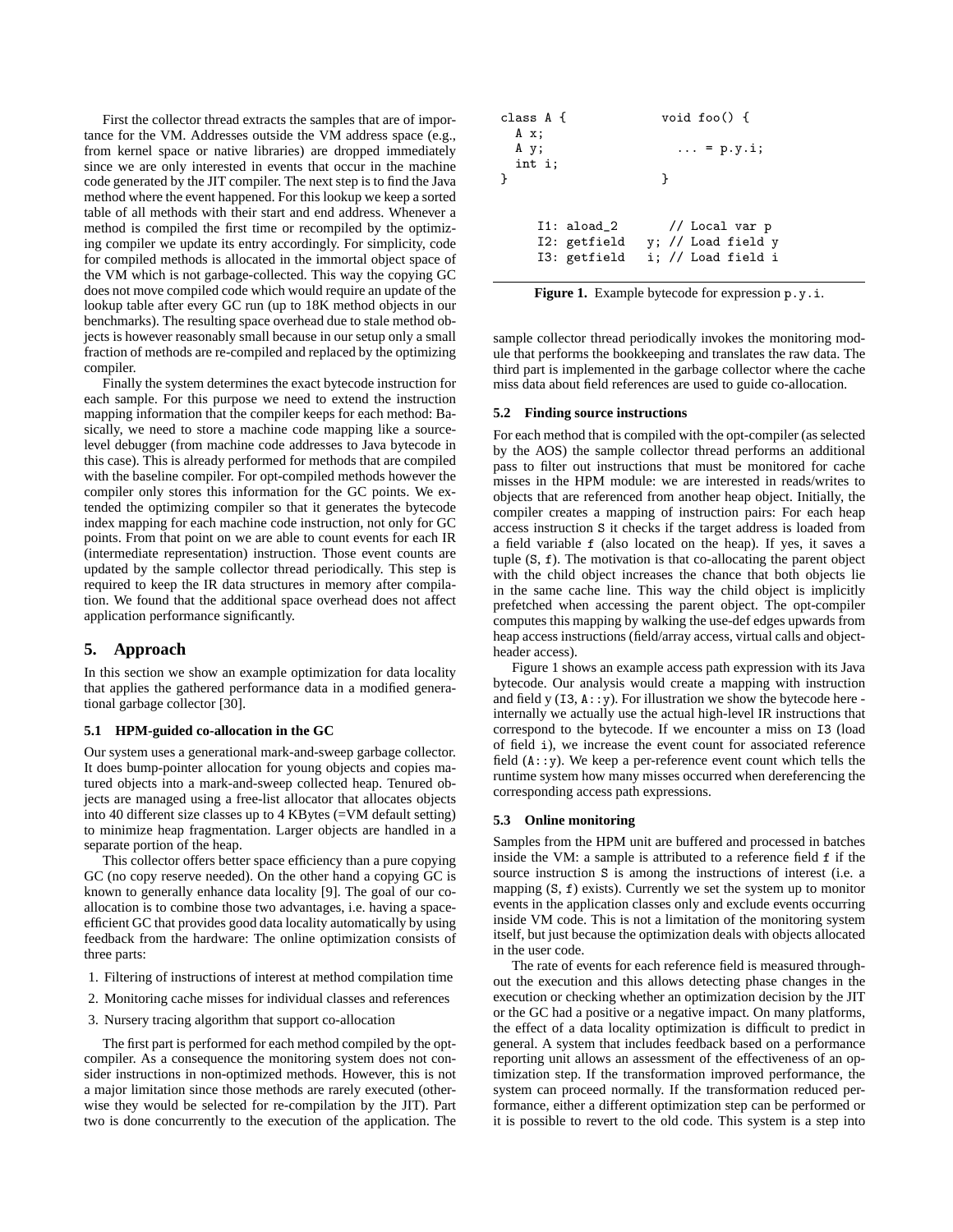an performance-aware runtime environment that can judge which optimizations actually bring benefits and which do not.

## **5.4 Nursery tracing with co-allocation**

When the GC hits an object that contains a reference fields during performing a nursery space collection it checks if it is possible to co-allocate the most frequently missed child object: we have to check if both objects together do not exceed the size limit for the free-list allocator. Object larger than this limit are allocated in a separate large object space. The VM keeps a list the reference fields for each class type sorted by number of associated cache misses.

When deciding to co-allocate two objects the GC just requests enough space to fit both objects. They will be assigned to the appropriate size class by the free-list allocator that manages the mature space. Without co-allocation the objects may - depending on their size - end up in different size classes. This would reduce spatial locality in the mature space.

Note that this approach may increase internal fragmentation because there is only a limited number of size classes (40 in our allocator) that do not cover each size exactly. The actual results depend on how co-allocated objects fit into their assigned size classes.

We chose the GenMS collector because we want to combine space-efficiency and good locality. None of the existing collectors provides this combination. Of course an optimized static copying strategy could achieve a similar benefit in many scenarios [25], but adapting to an individual application's memory access pattern proved to be important [17], and it has been shown that data locality optimizations often help in some cases and hurt in others. Detecting those cases at run-time is a strong argument for using performance counters for guidance.

## **6. Evaluation**

## **6.1 Experimental platform**

We carried out our experiments on a 3 GHz Pentium 4 with 1M L2 cache and 1 GB of main memory. The L1 cache for data is 16K. One cache line contains 128 bytes. The P4 has an out-of-order execution engine and can issue several instructions in parallel. It also includes hardware-based prefetching of data streams.

The system runs a Linux 2.6.16 kernel with the Perfmon2 patches and the corresponding libpfm library (version 3.2).

The baseline to which we compare our measurements is Jikes RVM 2.4.2 with the "FastAdaptiveGenMS" build configuration which is one of the most efficient configurations (default "production" build). It includes the adaptive optimizing JIT compiler [7] and a generational garbage collector with an Appel-style variable size nursery [6]. The mature space is managed by a mark-andsweep collector. This collector is included with MMTk [10] - the garbage collection framework that comes together with the Jikes RVM.

We use a pseudo-adaptive configuration for the Jikes JIT compiler. Each program runs with a pre-generated compilation plan. This ensures that the compiler optimizes exactly the same methods and the variations due to the adaptive optimization system are minimized.

The different benchmarks are listed in Table 1. All timing results are averages over 3 program executions using the largest input size for the SPECjvm98 programs and the "default" input size for the DaCapo programs<sup>3</sup>. We also report the standard deviations for the execution times but found those to be very small in practice.

| dh        |                                          |
|-----------|------------------------------------------|
| mtrt      |                                          |
| compress  | Programs from the SPEC JVM98             |
| jess      | benchmarks [29] with the largest         |
| javac     | workload ( $s=100$ ) repeated 3 times.   |
| mpegaudio |                                          |
| jack      |                                          |
| antlr     | Programs from the DaCapo benchmark       |
| bloat     | suite (version 10-2006 MR-2) [11].       |
| fop       |                                          |
| hsqldb    |                                          |
| jython    |                                          |
| luindex   |                                          |
| lusearch  |                                          |
| pmd       |                                          |
| pseudojbb | This is a version of SPEC JBB2000        |
|           | [28] with a fixed number of transactions |
|           | $(n=100000, max 6$ warehouses).          |

**Table 1.** Benchmark programs.

The chosen sampling intervals are randomized by changing the lower order bits randomly (8 bits in our configuration). This should prevent us from measuring biased results by sampling at the same locations over and over.

#### **6.2 Time and space overhead of runtime monitoring**

In this section we show how expensive the runtime monitoring infrastructure is in terms of execution time and space overhead. Both must be reasonable to make optimization using runtime monitoring possible.

The systems needs to allocate additional memory for gathering detailed source-level performance data. First, there are buffers for temporary storage of the samples collected. The user-space library keeps an 80K byte buffer and the VM data collection thread stores the raw data in an int[] array of the same size.

In the VM we need additional tables to resolve raw samples to Java methods and bytecode. The space overhead of the additional meta-data in the VM is shown in Table 2. The second column (machine code) shows the size of the machine code generated by the compiler in KBytes. Column 4 (MC maps) shows the size of the machine code maps that are needed to resolve raw samples. For comparison, we show the size of the GC maps alone in Column 3. The last row shows the total size and the map sizes of the Jikes boot image. The boot image maps are pre-generated at compiletime and do not contribute to execution time. We can see that the machine code maps are 4 to 5 times as large as the GC maps, but the total sizes of the maps for an application are tiny compared to the maps that are contained in the boot image.

We consider only library and application classes and leave out VM internal classes at the moment because we do not consider them for optimization. Including these would just make the boot image larger but would not influence application performance. Currently, the whole boot image is about 9MB bigger than the original (increase of 20% from 45M to 54M). The maps for application classes take up to 5x the space needed for the GC maps. However, in absolute numbers the size of the maps generated is moderate (up to 1870K bytes for jython). Overall the amount is small compared to the maximal heap size

There is potential for improving the space efficiency of the machine code mapping to reduce the size of the boot image. We reused the existing implementation for GC maps and it would be possible to custom-tailor the data structure for our needs. But the

<sup>3</sup> The programs *chart*, *eclipse* and *xalan* were excluded because they are not compatible with version 2.4.2 of Jikes RVM.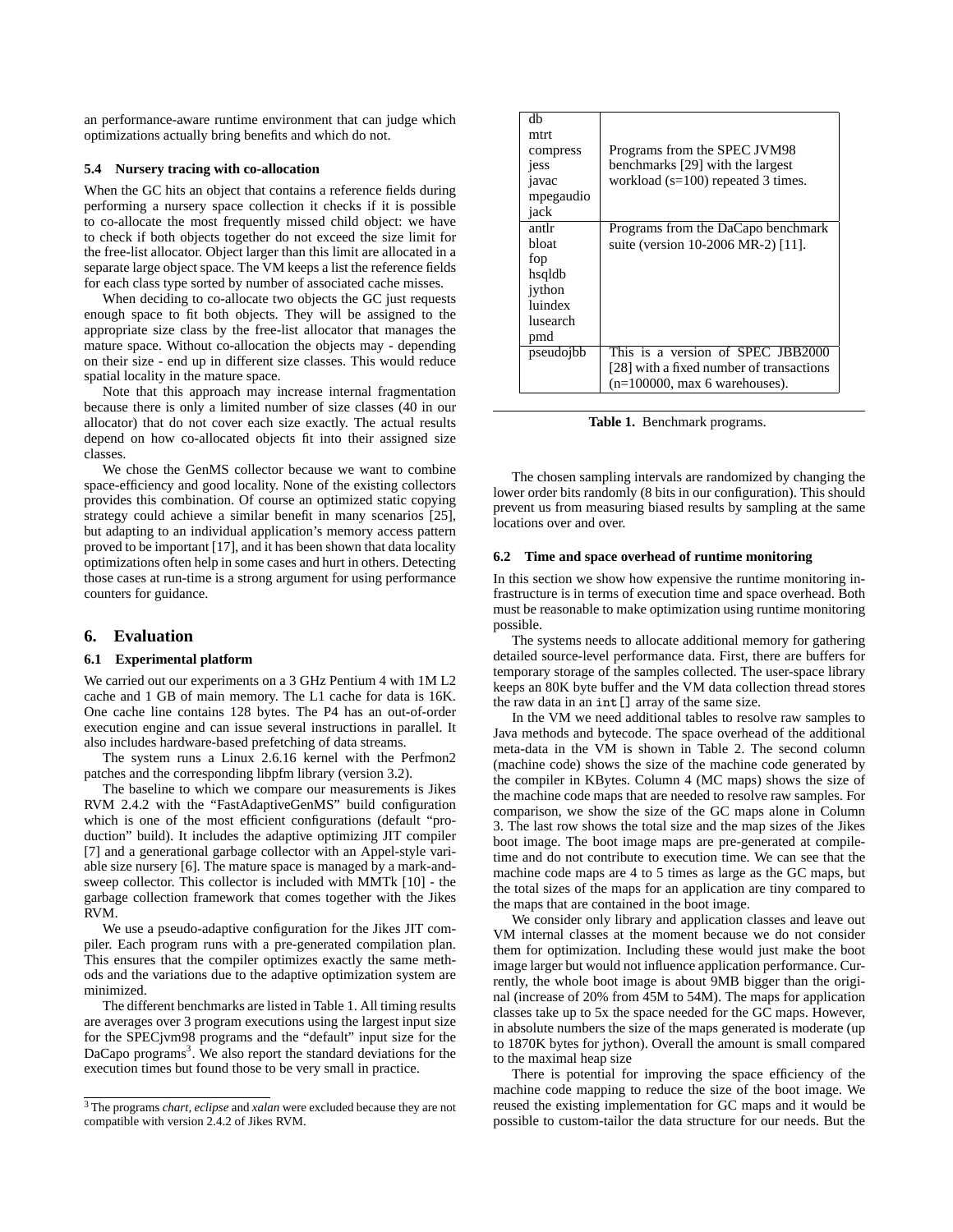| program    | machine code | GC maps only | MC maps |
|------------|--------------|--------------|---------|
| compress   | 12           | 6            | 28      |
| jess       | 20           | 12           | 43      |
| db         | 7            | 4            | 20      |
| javac      | 55           | 30           | 140     |
| mpegaudio  | 71           | 31           | 168     |
| mtrt       | 46           | 26           | 120     |
| jack       | 40           | 22           | 111     |
| pseudojbb  | 316          | 164          | 948     |
| antlr      | 38           | 26           | 90      |
| bloat      | 77           | 46           | 247     |
| fop        | 8            | 4            | 16      |
| hsqldb     | 117          | 67           | 290     |
| iython     | 685          | 422          | 1870    |
| luindex    | 119          | 58           | 316     |
| lusearch   | 93           | 46           | 239     |
| pmd        | 64           | 43           | 174     |
| boot image | 14975        | 10380        | 8260    |

**Table 2.** Space overhead: Size of machine code maps in KB.

runtime overhead of using the existing data structures is low enough to use it for our purpose.

Figure 2 shows the execution time compared to the original VM configuration without runtime event sampling using different sampling intervals from 25K to 100K. In this experiment we configured the system to monitor L1 cache misses. We measured the execution time for 3 different sampling intervals to evaluate the relation between sampling rate and execution time overhead. The "auto" configuration has a variable sampling interval because it adaptively changes the sampling interval at runtime. The reported numbers for execution time are averages over 3 executions of each program, and they include all overhead from mapping raw sample data.

For most programs the time overhead is proportional to the sampling rate (e.g. db and pseudojbb). A smaller sampling interval means higher sampling frequency and thus more data to be processed by the monitoring module. For others (e.g., mpegaudio) the constant portion of the overhead dominates. The absolute number of samples is not very high in these cases. The worst case is an increase of almost 3% for mtrt, compress and hsqldb with the smallest interval(25K). For the "auto" interval setting and an interval of  $100K$  the average overhead is below  $1\%$  – a value that is low compared to software-only profiling techniques. Our experiments with data locality optimizations indicate that for our set of programs the largest interval is often sufficient to obtain enough coverage.

#### **6.3 Effect of object co-allocation**

Now we study the effect of the GC optimization that we performed using the runtime performance data. We compare the baseline with our co-allocating GC in different configurations and use L1 cache misses to guide the optimization. For the execution time we used a fully autonomous mode that adapts the sampling interval to obtain a certain number of samples per second. With a sampling approach the choice of an appropriate sampling interval is critical. The interval should be fine enough to give a statistically representative picture of the program behavior. But, since we are performing the sampling during program execution the overhead should also be reasonably low. The runtime overhead is proportional to the number of samples collected by the VM.<sup>4</sup>

Figure 3 shows the number of co-allocated object for different sampling intervals using a logarithmic scale. There are 2 programs (compress and mpegaudio) where no objects are co-allocated. They allocate mostly large objects which are placed in the separate large-object space by the allocator or only allocate few objects. Therefore, they have no candidate objects for co-allocation. The programs with a large number of co-allocated objects (db, pseudojbb, hsqldb, luindex and pmd) are less sensitive to the choice of the sampling interval: The largest interval is enough to cover most objects. In the remaining programs the number of co-allocated objects is several orders of magnitude lower, and co-allocation is more sensitive to the choice of the sampling interval. On the other hand, the impact on L1 cache performance is also less significant because the absolute number of objects is much smaller.

## **Performance impact**

Figure 4 shows the number of L1 cache misses with co-allocation in the GC turned on relative to the baseline using a large heap size. In Figure 5 we summarize the impact on application performance using a range of heap sizes (1-4x minimum heap size).

For large heaps, there is a noticeable reduction in L1 cache misses using HPM-guided co-allocation for several programs (jess, db, pseudojbb, bloat and pmd). mpegaudio shows varying numbers (from -6% to +5%) that are not due to co-allocation (no candidate objects), but rather show influences from the event monitoring and processing. There is little or no effect on the other programs. From all benchmarks db gets the most benefit: 28% fewer L1 cache misses. This benefit translates into an execution time reduction of up to 13.9%.

Figure 6 analyzes the performance of db in more detail. Now we compare a generational copying (GenCopy) collector versus the generational mark-and-sweep (GenMS) with object co-allocation. The GenCopy collector generally improves spatial locality in the mature space over a non-moving collector - on the other hand it has a larger GC cost at small heap sizes [9]. This result is confirmed in our experiment. The maximum speedup versus GenCopy is only 10% vs. 13.9% compared to the baseline GenMS collector without co-allocation. We also see that GenMS + co-allocation outperforms GenCopy throughout all heap sizes (from 7% for large heaps to 10% for a small heap). This indicates that the GenMS collector with object co-allocation combines good locality with space-efficiency.

The reduction on L1 misses for jbb, one of the most memoryintensive programs from this suite, is only between 2 and 6%. The resulting speedup is up to 2% for large heaps. Here we observe that there are many frequently missed objects (2.4 million objects were co-allocated) and that the majority of those objects are relatively large (long[] arrays with a size of *>*128 bytes). As a consequence, optimizing for reduced cache misses at the cache-line level does not yield a significant benefit for this program. (Using TLB misses as driver for the optimization decisions does not improve the results.)

For the majority of the JVM98 benchmarks the number of coallocated objects is rather small (in the order of thousands). There are not many mature objects that cause frequent cache misses: These programs have relatively small working sets and/or many young objects that do not benefit from better spatial locality in the mature space. Overall, three programs (db, pseudojbb, bloat) show a speedup, and 7 programs are slightly slowed down by using dynamic co-allocation. The worst case for large heaps is javac with -2.1% which is similar to the sampling overhead reported in Figure 2. Note that monitoring is turned on throughout the whole execution even when no candidate objects are found. The overhead could be reduced by turning off monitoring for most of the time in such a scenario.

For small heaps sizes the picture looks different. db is the only program that still shows a speedup at minimum heap size (9.3%).

<sup>4</sup> In automatic mode the only monitoring parameter is "samples/sec" - in practice we found that a default of 200 samples/sec provides reasonable accuracy and low overhead for all benchmarks programs.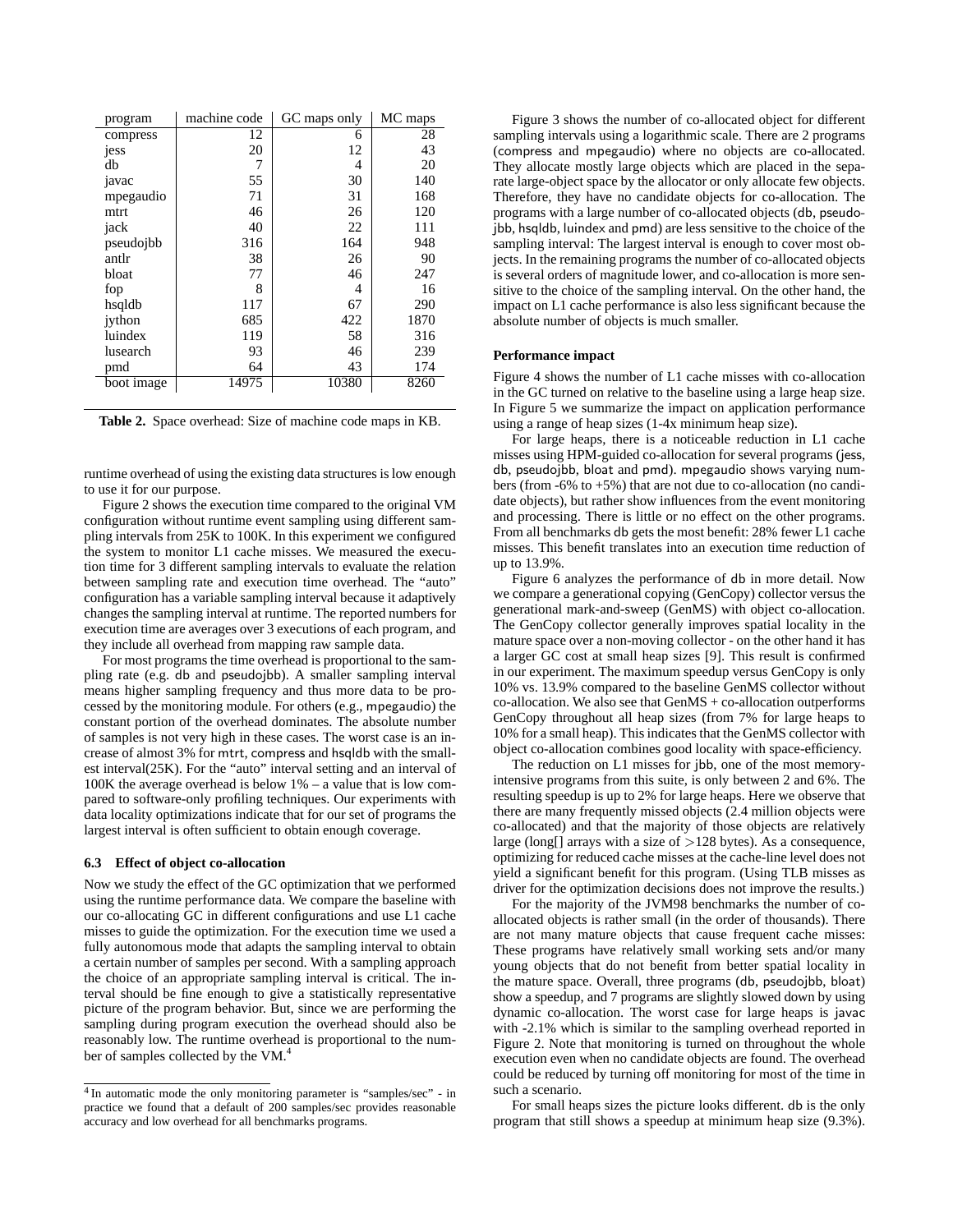#### **Overhead of sampling**



**Figure 2.** Execution time overhead compared to the baseline configuration with different sampling intervals (heap size  $=$  4x minimum heap size).



**Number of coallocated objects**

**Figure 3.** Number of co-allocated objects at different sampling intervals (heap size  $= 4x$  min heap size).



**Figure 6.** GenCopy vs GenMS with co-allocation

Generally, co-allocation yields better results at larger heaps. The larger the allocated chunks the more internal fragmentation exists due to the limited number of size classes in the free-list allocator. When running at the minimum heap size this space overhead factor gets more dominant and almost all programs are either slowed down or have a smaller speedup (e.g., db) with co-allocation.

#### **6.4 Runtime feedback**

To actually guide optimization automatically a VM needs accurate feedback. Figure 7 depicts two types of data that we collect for programs, here shown for the db benchmark: Figure 7(a) shows the cumulative total count of L1 cache misses when dereferencing the field String::value. The sharp bend for "dyncoalloc" occurs exactly when the co-allocation is switched on. The stepwise-constant shape of the measurement is caused by our batch-processing of samples in the monitoring module.

Figure 7(b) shows the L1 cache miss rate over time. It is locally quite volatile (in part also due to our monitoring infrastructure), but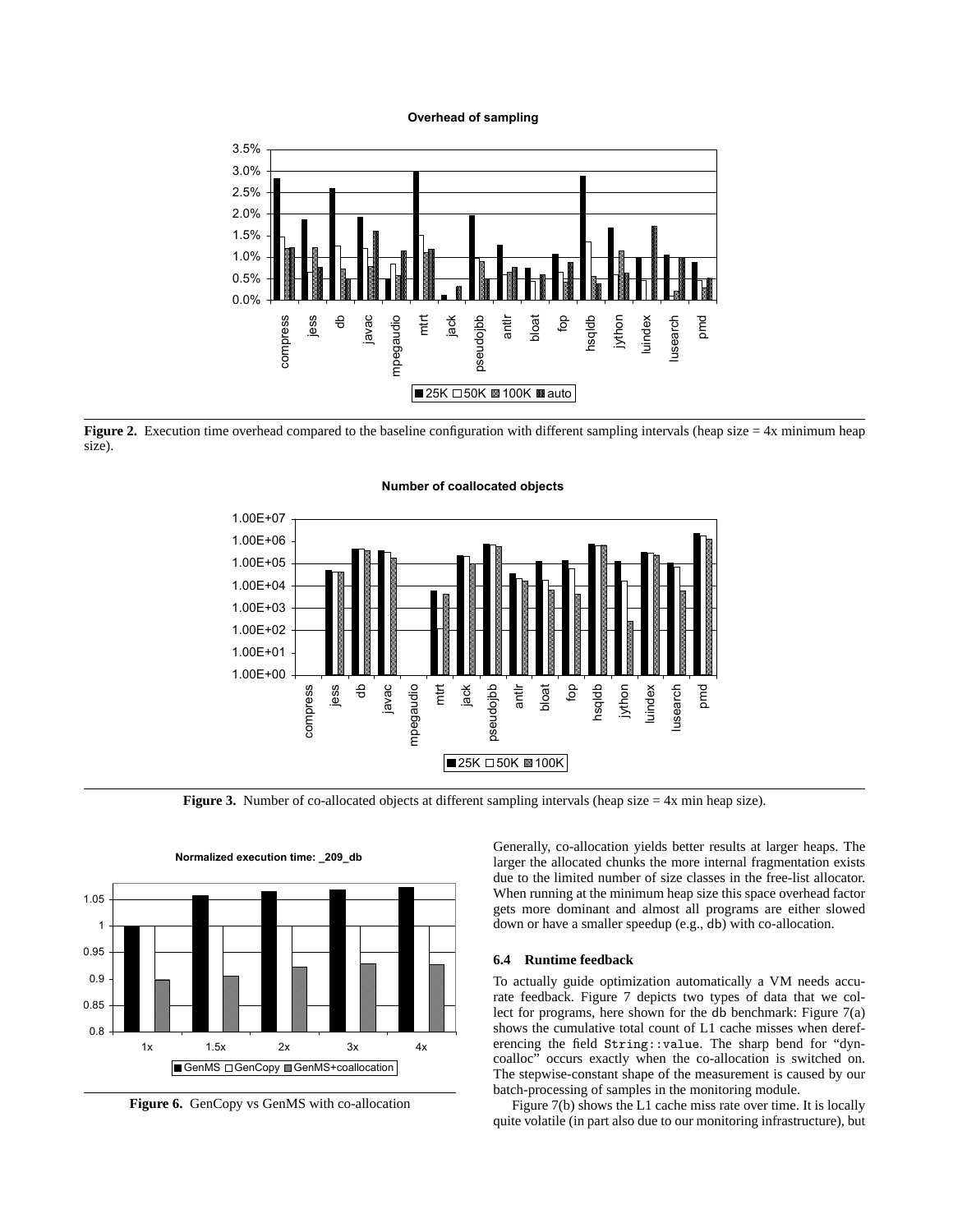#### **Reduction of L1 cache misses**



**Figure 4.** L1 miss reduction with co-allocated objects (heap size = 4x minimum heap size).



## **Normalized execution time**

**Figure 5.** Execution time relative to the baseline for different heap sizes (sampling interval is auto-selected, heap size from 1-4x min heap size).

we can see the drop in the miss rate at the same time as in Figure 7(a) when co-allocation becomes active after the "warm-up" phase. The bold lines show the actual measured values. In addition we plot the moving average over the last 3 periods for both versions as thin lines. This metric follows the general trend without heavy local fluctuations. The precise association of the miss events with object types and references allows the VM to assess the effect of individual optimization decisions: in this case the internal char [] was co-allocated with the String object which resulted in a total reduction of misses on those objects by around 60%.

For long-running application the VM also needs to detect when an optimization has a negative effect on overall performance. To illustrate such a situation we show the cache misses over time when the GC happens to perform a poorly performing optimization in a controlled setting. Figure 8 shows the cache misses over time for String objects in db starting out with a good allocation order. We then instructed the GC manually to place one cache line of empty space (128 bytes) between the String and the char[] objects -

effectively undoing the originally well performing setting. Monitoring the cache miss rate for individual classes allows the system to discover that this transformation does not improve performance, and after several measurement periods it triggers a switch back to the original configuration. Currently, a simple heuristic is used to determine when to switch, and we are still investigating suitable settings. Also, mature objects that are already co-allocated remain in place - only newly promoted objects will follow the new copying policy. Figure 8 shows the effect on the miss rate after switching back to the original allocation policy; the miss rate returns to its old value. We did not see such a situation where undoing co-allocation was necessary during our experiments with co-allocation – this may be more important for other optimizations.

## **7. Conclusions**

We presented a system that uses the results of a modern hardwarebased performance monitoring unit. As an example we discussed a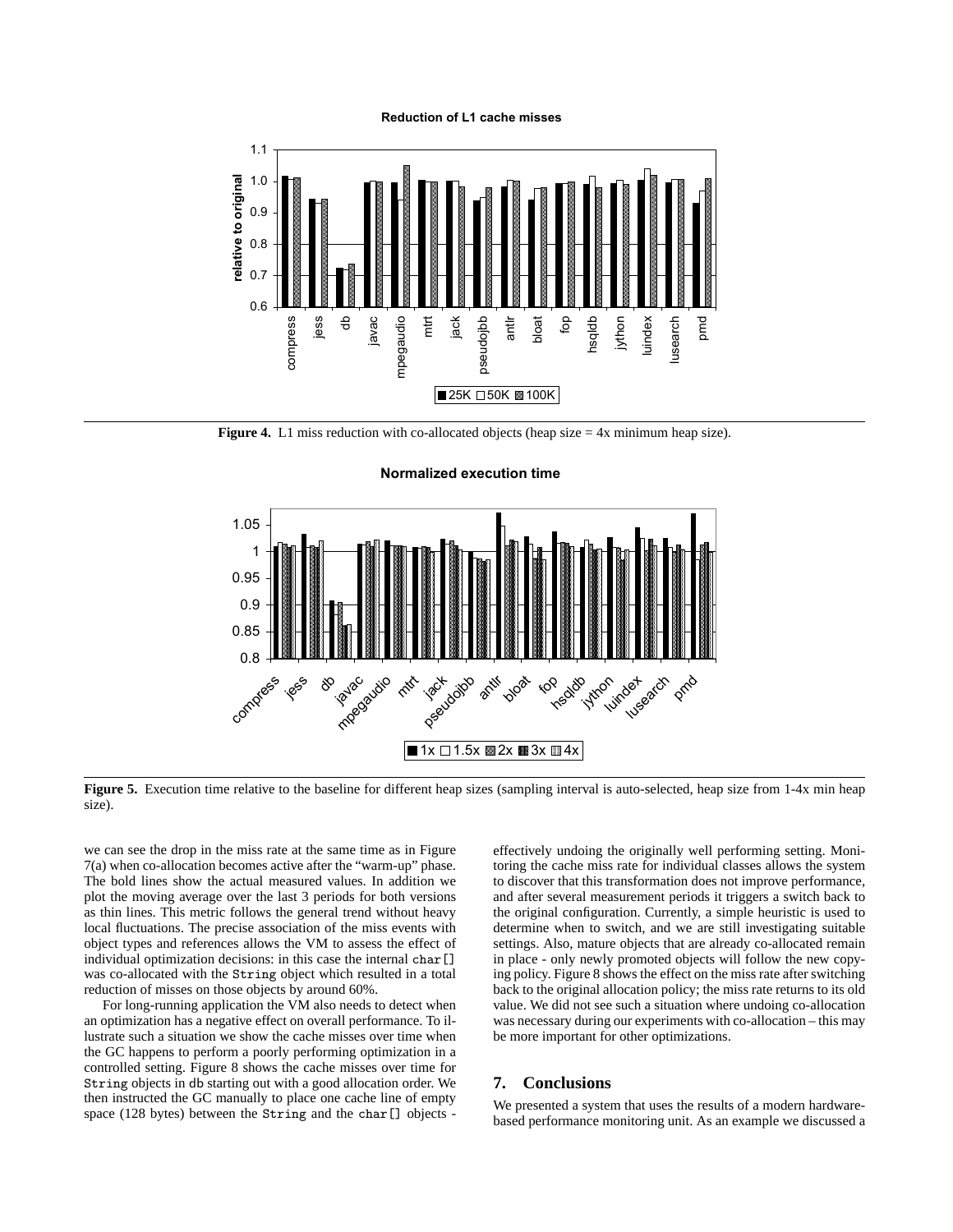

(a) Total number of cache misses: The sharp bend for "dyn-coalloc" indicates the time when co-allocation kicks in

(b) Miss rate over time: after the co-allocation starts the miss rate goes down

**Figure 7.** Effect of co-allocation: Cache misses sampled for String objects db



**Figure 8.** Cache misses sampled for String objects db with an poorly performing locality "optimization"

data locality optimization to show how such performance information can be used in a dynamic runtime environment. The overhead imposed by monitoring is reasonably low (*<*1% avg), and with appropriate compiler assistance it is possible to map performancerelated events to source-level constructs. Our example optimization shows that a garbage collector with knowlegde about frequently missed objects and references can improve data locality and can detect at run-time if a data-locality optimization has a positive or a negative impact on performance. With the co-allocation technique for matured objects that is discussed here, L1 cache misses are reduced by up to 28%. The resulting application speedup is up to 14%, though this optimization is effective only for some programs. A more refined model of the micro-architecture in the compiler may be able to better exploit the performance data.

The infrastructure is flexible to allow compiler and GC implementers to include such information into their system as an additional source of runtime feedback. In our system the VM can actually "observe" the effect of data locality optimization. This is especially important since modeling the behavior of complex modern hardware architecture is very hard, and it is often a challenge to predict the effect of an optimization prior to performing the transformation. Feedback from the lower layers of the execution platform can be valuable information to guide such optimizations.

## **8. Acknowledgments**

We thank the referees for their helpful comments.

## **References**

- [1] Perfmon project. http://www.hpl.hp.com/research/linux/perfmon/.
- [2] IA-32 Intel Architecture Software Developer's Manual, Volume 3: System Programming Guide. 2005.
- [3] A.-R. Adl-Tabatabai, R. L. Hudson, M. J. Serrano, and S. Subramoney. Prefetch injection based on hardware monitoring and object metadata. In *Proc. of Conf. on Programming Language Design and Implementation (PLDI 2004)*, pages 267–276, New York, NY, USA, 2004. ACM Press.
- [4] B. Alpern, C. R. Attanasio, J. J. Barton, A. Cocchi, S. F. Hummel, D. Lieber, T. Ngo, M. F. Mergen, J. C. Shepherd, and S. Smith. Implementing Jalapeno in Java. In *Proc. of the ACM Conf. on Object-Oriented Programming, Systems, Languages, and Applications (OOPLSA 1999)*, pages 314–324, 1999.
- [5] B. Alpern, D. Attanasio, J. Barton, M. Burke, P. Cheng, J.-D. Choi, A. Cocchi, S. Fink, D. Grove, M. Hind, S. F. Hummel, D. Lieber, V. Litvinov, T. Ngo, M. Mergen, V. Sarkar, M. Serrano, J. Shepherd, S. Smith, V. C. Sreedhar, H. Srinivasan, and J. Whaley. The Jalapeno virtual machine. *IBM Systems Journal, Java Performance Issue*, 39(1), 2000.
- [6] A. W. Appel. Simple generational garbage collection and fast allocation. *Softw. Pract. Exper.*, 19(2):171–183, 1989.
- [7] M. Arnold, S. Fink, D. Grove, M. Hind, and P. F. Sweeney. Adaptive optimization in the Jalapeno JVM. In *Proc. of the Conf. on Object-Oriented Programming, Systems, Languages, and Applications (OOPSLA 2000)*, pages 47–65, New York, 2000. ACM Press.
- [8] M. Arnold, M. Hind, and B. G. Ryder. Online feedback-directed optimization of Java. In *Proc. of the Conf. on Object-Oriented Programming, Systems, Languages, and Applications (OOPSLA 2002)*, pages 111–129, New York, USA, 2002. ACM Press.
- [9] S. M. Blackburn, P. Cheng, and K. S. McKinley. Myths and realities: the performance impact of garbage collection. In *SIGMETRICS*